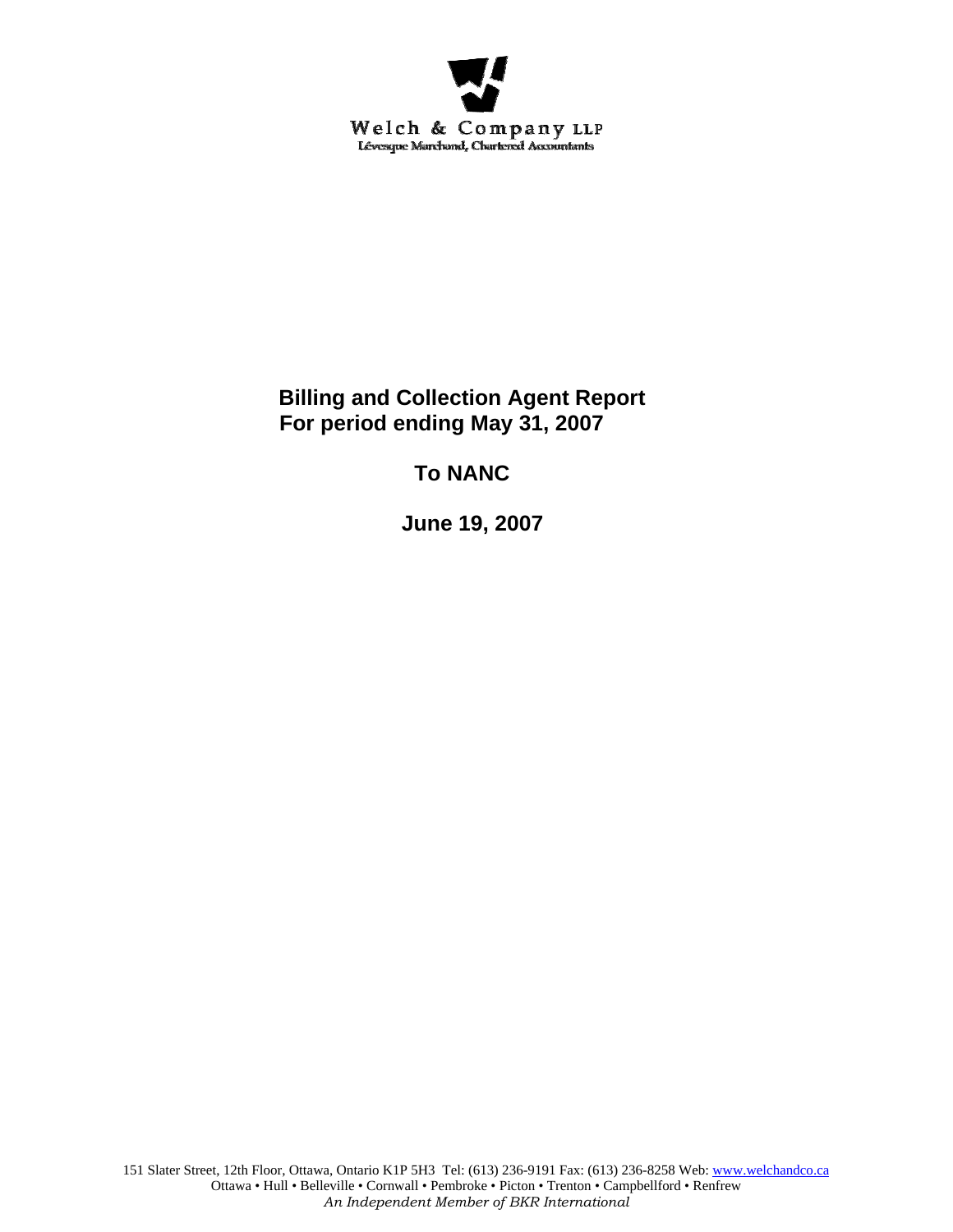## **NANPA FUND STATEMENT OF FINANCIAL POSITION May 31, 2007**

| <b>Assets</b><br>Cash Balance in bank account<br>Dreyfus Government Cash Management Fund                                                                                                           |                                                                   | \$ | 70,267<br>3,400,000 |
|----------------------------------------------------------------------------------------------------------------------------------------------------------------------------------------------------|-------------------------------------------------------------------|----|---------------------|
| Receivable from US Carriers<br>Receivable from Canada<br>Receivable from Caribbean countries<br>Receivables forwarded to FCC for collection (Over 90 days)<br>Allowance for uncollectible accounts | 254,560<br>5,791<br>1,189<br>120,275<br>(157,700)                 |    | 224,115             |
| Interest receivable                                                                                                                                                                                |                                                                   |    | 14,932              |
| <b>Total assets</b>                                                                                                                                                                                |                                                                   |    | 3,709,314           |
| Less: Accrued liabilities (see below for makeup)                                                                                                                                                   |                                                                   |    | (945, 719)          |
| <b>Fund balance</b>                                                                                                                                                                                |                                                                   | S  | 2,763,595           |
| <b>Makeup of Accrued Liabilities</b> (see following page for additional details)                                                                                                                   |                                                                   |    |                     |
| Welch and Company LLP<br><b>NEUSTAR Pooling 1K Block Pooling Expenses</b><br><b>NEUSTAR Admin Expenses</b><br>Data Collection Agent - USAC<br>Fund audit                                           | 19,900<br>592,839<br>241,729<br>16,251<br>75,000<br>\$<br>945,719 |    |                     |

**\*\*\*\*\*\*\*\*\*\*\*\*\*\*\*\*\*\*\*\*\*\*\*\*\*\*\*\*\*\*\*\*\*\*\*\*\*\*\*\*\*\*\*\*\*\*\*\*\*\*\*\*\*\*\*\*\*\*\*\*\*\*\*\*\*\*\*\*\*\*\*\*\*\*\*\*\***

### **Other items of note**

During May 2007, the Dreyfus Government Cash Management Fund earned a rate of return of 4.78%.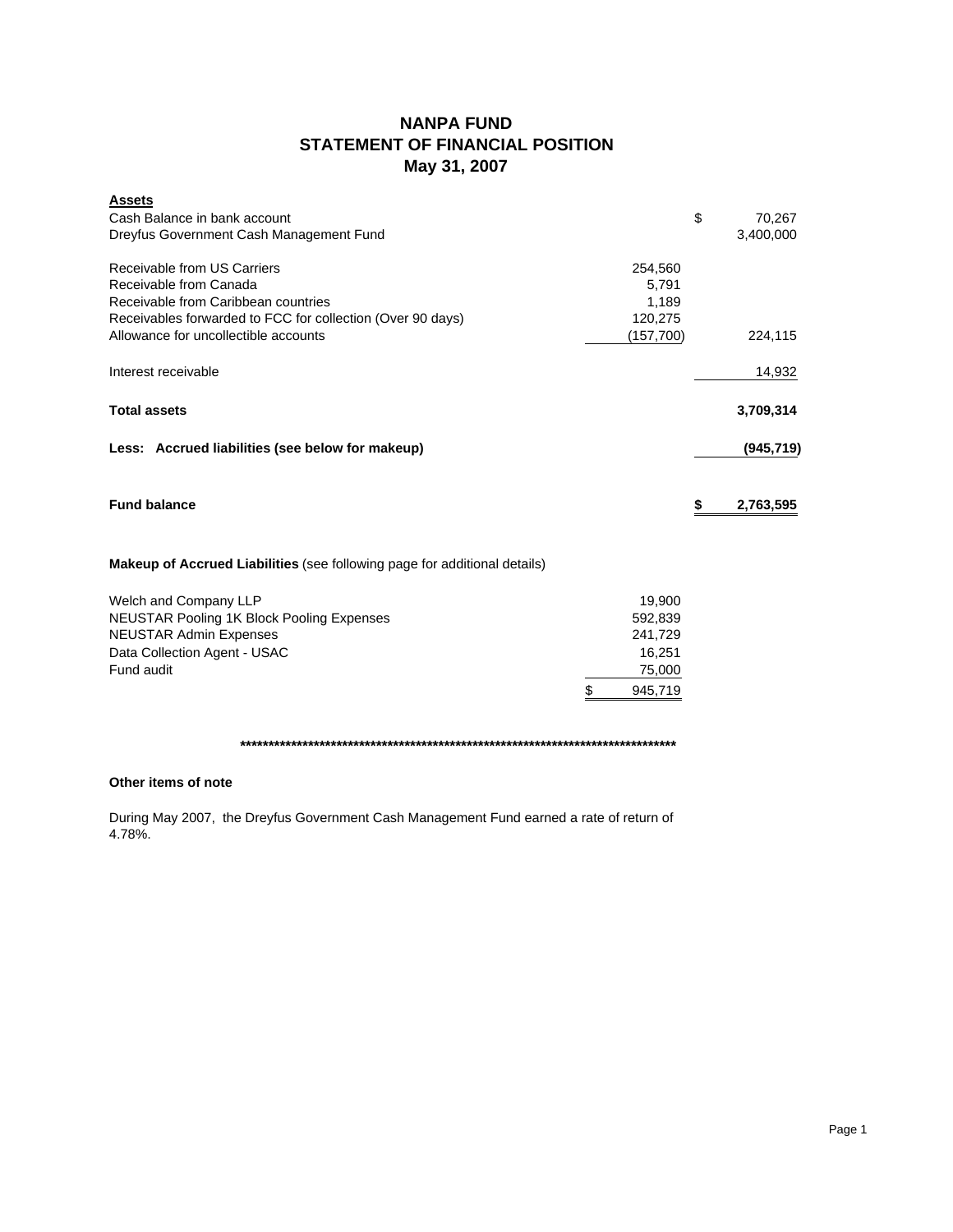#### **NANPA FUND FORECASTED STATEMENT OF CHANGES IN FUND BALANCE JULY 2006 TO MAY 2008**

|                                                |            | Actual                   |           | <b>Budgeted</b>          |              |               |                                                |               | <b>Budgeted</b> |            |            |               |               |            |                          |           |            |           |
|------------------------------------------------|------------|--------------------------|-----------|--------------------------|--------------|---------------|------------------------------------------------|---------------|-----------------|------------|------------|---------------|---------------|------------|--------------------------|-----------|------------|-----------|
|                                                |            |                          |           |                          |              |               | <b>Difference between</b>                      |               |                 |            |            |               |               |            |                          |           |            |           |
|                                                |            | July 06 - April<br>07    | Mav-07    | <b>Jun-07</b>            | <b>Total</b> | <b>Budget</b> | forecasted balance at June<br>30/07 and budget | <b>Jul-07</b> | Aug-07          | Sep-07     | Oct-07     | <b>Nov-07</b> | <b>Dec-07</b> | Jan-08     | Feb-08                   | Mar-08    | Apr-08     | May-08    |
| Revenue                                        |            |                          |           |                          |              |               |                                                |               |                 |            |            |               |               |            |                          |           |            |           |
| <b>International Contributions</b><br>Canada   |            | 63,701                   | 5,794     | $\overline{\phantom{a}}$ | 69,495       | 69,495        |                                                | 5,909         | 5,909           | 5,909      | 5,909      | 5,909         | 5,909         | 5,909      | 5,909                    | 5,909     | 5,909      | 5,909     |
| Caribbean countries                            | (1)<br>(1) | 13,743                   | $\sim$    | $\sim$                   | 13,743       | 13,743        | $\sim$                                         | 13,849        |                 | $\sim$     | $\sim$     |               | $\sim$        |            | $\overline{\phantom{a}}$ | $\sim$    | <b>.</b>   | $\sim$    |
| <b>Total International Contributions</b>       |            | 77,444                   | 5.794     | $\sim$                   | 83,238       | 83,238        |                                                | 19,758        | 5.909           | 5,909      | 5,909      | 5,909         | 5,909         | 5,909      | 5.909                    | 5,909     | 5,909      | 5,909     |
| Domestic Contributions - US carriers           | (1)        | 4,767,658                | 236,462   | 25,000                   | 5,029,120    | 4,876,926     | 152,194                                        | 2,354,951     | 200,932         | 200,932    | 200,932    | 200,932       | 200,932       | 200,932    | 200,932                  | 200,932   | 200,932    | 200,932   |
| Late filing fees for Form 499A                 | (2)        | 4,300                    | 3,100     | 115,000                  | 107,600      | - 1           | 107,600                                        |               |                 |            |            |               |               |            |                          | $\sim$    |            | $\sim$    |
| Interest income                                | (3)        | 198,089                  | 14,931    | 15,000                   | 228,020      | 180,000       | 48,020                                         | 15,000        | 15,000          | 15,000     | 15,000     | 15,000        | 15,000        | 15,000     | 15,000                   | 15,000    | 15,000     | 15,000    |
| <b>Total revenue</b>                           |            | 5.038.891                | 254,087   | 155,000                  | 5.447.978    | 5.140.164     | 307.814                                        | 2.389.709     | 221.841         | 221.841    | 221.841    | 221.841       | 221.841       | 221.841    | 221,841                  | 221,841   | 221.841    | 221,84    |
| <b>Expenses</b><br><b>NANPA Administration</b> | (4), (8)   | 1,188,783                | 123,169   | 139,624                  | 1,451,576    | 1,421,467     | 30,109                                         | 120,862       | 120,862         | 120,862    | 120,862    | 120,862       | 120,862       | 120,862    | 120,862                  | 120,862   | 120,862    | 120,862   |
| 1K Block Pooling Administration                | (4), (7)   | 2,039,028                | 296,419   | 311,271                  | 2,646,718    | 3,501,341     | 854,623)                                       | 266,667       | 266,667         | 266,667    | 266,667    | 266,667       | 266,667       | 266,667    | 266,667                  | 266,667   | 266,667    | 266,667   |
| pANI                                           | (9)        | $\overline{\phantom{a}}$ | ٠         | 517,022                  | 517,022      | 150,000       | 367,022                                        | 18,750        | 18,750          | 18,750     | 18,750     | 18,750        | 18,750        | 18,750     | 18,750                   | 18,750    | 18,750     | 18,750    |
| <b>Billing and Collection</b>                  |            |                          |           |                          |              |               |                                                |               |                 |            |            |               |               |            |                          |           |            |           |
| Welch & Company LLP                            | (4)        | 199,000                  | 19,900    | 19,900                   | 238,800      | 238,800       |                                                | 19,900        | 19,900          | 19,900     | 19,900     | 19,900        | 19,900        | 19,900     | 19,900                   | 19,900    | 19,900     | 19,900    |
| Data Collection Agent                          | (5)        | 44,238                   | 5,417     | 5,416                    | 55,071       | 65,000 (      | 9,929                                          | 4,667         | 4,667           | 4,667      | 4.667      | 4,667         | 4,667         | 4,667      | 4,667                    | 4,667     | 4,667      | 4,667     |
| <b>Annual Operations Audit</b>                 | (6)        | 45,000                   | $\sim$    | 30,000                   | 75,000       | 30,000        | 45,000                                         |               |                 |            |            |               |               |            |                          |           |            |           |
| <b>Carrier Audits</b>                          | (10)       | $\sim$                   |           |                          | $\sim$       | 700,000 (     | 700,000)                                       |               |                 |            |            |               |               |            |                          | 700,000   |            |           |
| Bad debt expense (recovery)                    | (11)       | 55,907                   | 285       |                          | 56,192       | - 1           | 56,192                                         |               |                 | 30,000     |            |               |               |            |                          |           |            | $\sim$    |
| Miscellaneous expense (recovery)               |            |                          |           |                          |              |               |                                                |               |                 |            |            |               |               |            |                          |           |            |           |
| <b>Total expenses</b>                          |            | 3,571,956                | 445,190   | 1,023,233                | 5,040,379    | 6,106,608     | 1,066,229)                                     | 430.846       | 430,846         | 460,846    | 430,846    | 430,846       | 430,846       | 430,846    | 430,846                  | 1,130,846 | 430,846    | 430,846   |
| Net revenue (expenses)                         |            | 1,466,935                | 191,103)  | 868,233)                 | 407,599      | 966,444)      | 1,374,043                                      | 1.958.863     | 209.005) (      | 239,005) ( | 209.005) ( | 209.005) (    | 209.005) (    | 209.005) ( | 209.005) (               | 909,005)  | 209,005) ( | 209,005)  |
| Opening fund balance                           |            | 1,487,763                | 2,954,698 | 2,763,595                | 1,487,763    | 1,966,444     | 478,681)                                       | 1,895,362     | 3.854.225       | 3,645,220  | 3,406,215  | 3,197,210     | 2,988,205     | 2,779,200  | 2,570,195                | 2,361,190 | 1,452,185  | 1,243,180 |
| <b>Closing fund balance</b>                    |            | 2,954,698                | 2,763,595 | 1,895,362                | 1,895,362    | 1,000,000     | 895,362                                        | 3,854,225     | 3,645,220       | 3,406,215  | 3,197,210  | 2,988,205     | 2,779,200     | 2,570,195  | 2,361,190                | 1,452,185 | 1,243,180  | 1,034,175 |
|                                                |            |                          |           |                          |              |               |                                                |               |                 |            |            |               |               |            |                          |           |            |           |
| Fund balance makeup:<br>Contingency            |            | 999,999                  | 1,000,000 | 1,000,000                | 1,000,000    | 1,000,000     |                                                | 1.000.000     | 1.000.000       | 1.000.000  | 1.000.000  | 1,000,000     | 1,000,000     | 1,000,000  | 1,000,001                | 1,000,001 | 1,000,002  | 1,000,003 |
| Surplus                                        |            | 1,954,699                | 1,763,595 | 895,362                  | 895,362      |               |                                                | 2,854,225     | 2,645,220       | 2,406,215  | 2,197,210  | 1,988,205     | 1,779,200     | 1,570,195  | 1,361,189                | 452,184   | 243,178    | 34,172    |
|                                                |            | 2,954,698                | 2,763,595 | 1,895,362                | 1,895,362    | 1.000.000     |                                                | 3,854,225     | 3,645,220       | 3,406,215  | 3,197,210  | 2,988,205     | 2,779,200     | 2,570,195  | 2,361,190                | 1,452,185 | 1,243,180  | 1,034,175 |

#### **Assumptions:**

|  |  |  |  | US carrier contributions for the period from July 2006 to June 2007 is based upon actual billings in June 2006. |  |
|--|--|--|--|-----------------------------------------------------------------------------------------------------------------|--|
|  |  |  |  |                                                                                                                 |  |

#### **Reconciliation of Forecast at June 30, 2007 to Budget**

| 2007/08 International carrier revenue is based on actual. The contributions for July 2007 - May 2008 are based on actual billings<br>Budgeted fund balance at June 30/07 - contingency<br>(2) These fees represent the \$100 late filing fee charged to those companies that do not file the Form 499A by the due date. Amount for                                                                                                                                                  | 1,000,000                                                                                 |
|-------------------------------------------------------------------------------------------------------------------------------------------------------------------------------------------------------------------------------------------------------------------------------------------------------------------------------------------------------------------------------------------------------------------------------------------------------------------------------------|-------------------------------------------------------------------------------------------|
|                                                                                                                                                                                                                                                                                                                                                                                                                                                                                     |                                                                                           |
| June 2007 is based on an estimate.                                                                                                                                                                                                                                                                                                                                                                                                                                                  |                                                                                           |
| (3) Interest income projections are estimates                                                                                                                                                                                                                                                                                                                                                                                                                                       | Shortfall in fund incurred between budget period (March 2006) and June 2006<br>(478, 681) |
| (4) The expenses for the NANPA Administration and Welch & Company LLP are based on contracts in force. The FCC has approved a<br>modification and extension of the Pooling contract for the period June 15, 2006 to September 14, 2006, with one-month extensions to<br>July 14, 2007, while the re-bid for the contract is taking place.<br>Additional billings in July - April                                                                                                    | 147.740                                                                                   |
| The same figures were used the period November 15, 2006 to June 2007.<br>Late filing fees (reversal) for Form 499A - 2006                                                                                                                                                                                                                                                                                                                                                           | (7.400)                                                                                   |
| The figures for July 2007 to May 2008 are based on the proposed budget.<br>Additional interest earned in July - April over budget                                                                                                                                                                                                                                                                                                                                                   | 48.020                                                                                    |
| (5) The expense for the Data Collection Agent is based on estimate of costs by USAC for the 2007 calendar year.<br>Adiustment to June NANP Admin estimate to actual                                                                                                                                                                                                                                                                                                                 | 890                                                                                       |
| (6) \$30,000 and \$45,000 has been accrued for the 2004/05 and 2005/06 fiscal year for the annual operations audit that will be conducte<br>once Welch awards the contract based on the RFP's received. The cost of this audit has not been negotiated. Amount recorded is<br>based on prior year. The amount shown in June 2007 is for the 2006/07 audit.<br>NANP Admin contract change orders#6, 7, 8, 9, 10 and 11 not budgeted for                                              | (28, 499)                                                                                 |
| (7) The June forecasted amount includes the forecasted monthly billing of \$296,420 plus the cost of submitted change orders of \$10,058.<br>NANP Admin contract amendment #12 not budgeted for                                                                                                                                                                                                                                                                                     | (2.500)                                                                                   |
| (8) The June forecasted amount includes the forecasted monthly billing of \$122,547 plus approved changes orders of \$15,842 and<br>contract amendment #12 of \$1231<br>Data Collection fees - Adiust June estimate to actual                                                                                                                                                                                                                                                       | 783                                                                                       |
| (9) NeuStar has been appointed Interim Routing Number Authority for pANI. The cost for pANI has been provided for as per proposed<br>change order #48. The change order has not yet been approved by the FCC so the value may change. It is to cover the time period from<br>October 2006 up to the time the Pooling contract is awarded in 2007. The figures for July 2007 to April 2008 are based on the proposed<br>Adiust July -April estimate of DCA fees to actual<br>budget. | 9,146                                                                                     |
| (10) The budget allowed \$700,000 for 16 carrier audits. There were no audits conducted in the calendar year 2006 and none have been<br>done in 2007. The FCC is revising the procurement procedure and will not be conducting any audits until this is in place. As a result, the<br>\$700,000 provided in the 2006/07 budget will not be spent.<br>Funds received from Neustar re NANC travel from 2000                                                                           | 4,454                                                                                     |
| (11) The allowance covers all accounts considered potentially uncollectible at May 31, 2007. This will be covered by the contingency allowance.<br>Bad debts not budgeted for                                                                                                                                                                                                                                                                                                       | (56, 192)                                                                                 |
| Estimated late filing fees for 2007                                                                                                                                                                                                                                                                                                                                                                                                                                                 | 115,000                                                                                   |
| Annual operations audit - 2005/06 not performed vet                                                                                                                                                                                                                                                                                                                                                                                                                                 | (45,000)                                                                                  |
| Unexpended budget for carrier audits not performed in 2006/07 budget year                                                                                                                                                                                                                                                                                                                                                                                                           | 700,000                                                                                   |
| Increase of pANI costs based on proposed change order #48                                                                                                                                                                                                                                                                                                                                                                                                                           | (367, 022)                                                                                |
| Pooling - merit bonus portion of expired contract (Jan 1/06 to June 14/06)                                                                                                                                                                                                                                                                                                                                                                                                          | (170.310)                                                                                 |
| Pooling - merit bonus portion of expired contract (June 15/06 to Dec 31/06)                                                                                                                                                                                                                                                                                                                                                                                                         | (306.614)                                                                                 |
| Pooling change Order #41, 43, 47, 49 and 50 not budgeted for                                                                                                                                                                                                                                                                                                                                                                                                                        | (16.866)                                                                                  |
| Increase of bridge contracts maximum over budget estimate                                                                                                                                                                                                                                                                                                                                                                                                                           | (55, 692)                                                                                 |
| Adjustment to actual costs of Pooling for July 2006 to May 2007                                                                                                                                                                                                                                                                                                                                                                                                                     | 641,815                                                                                   |
| Adjustment to May & June 2006 Pooling bill estimates to actual                                                                                                                                                                                                                                                                                                                                                                                                                      | 888,580                                                                                   |
| Pooling - fixed price portion of expired contract (Jan 1/06 to June 14/06)                                                                                                                                                                                                                                                                                                                                                                                                          | (121, 497)                                                                                |
| Pooling Change Order #44 in budget but not yet billed                                                                                                                                                                                                                                                                                                                                                                                                                               | (4, 793)                                                                                  |
| Forecasted fund balance at June 30/07                                                                                                                                                                                                                                                                                                                                                                                                                                               | 1.895.362                                                                                 |